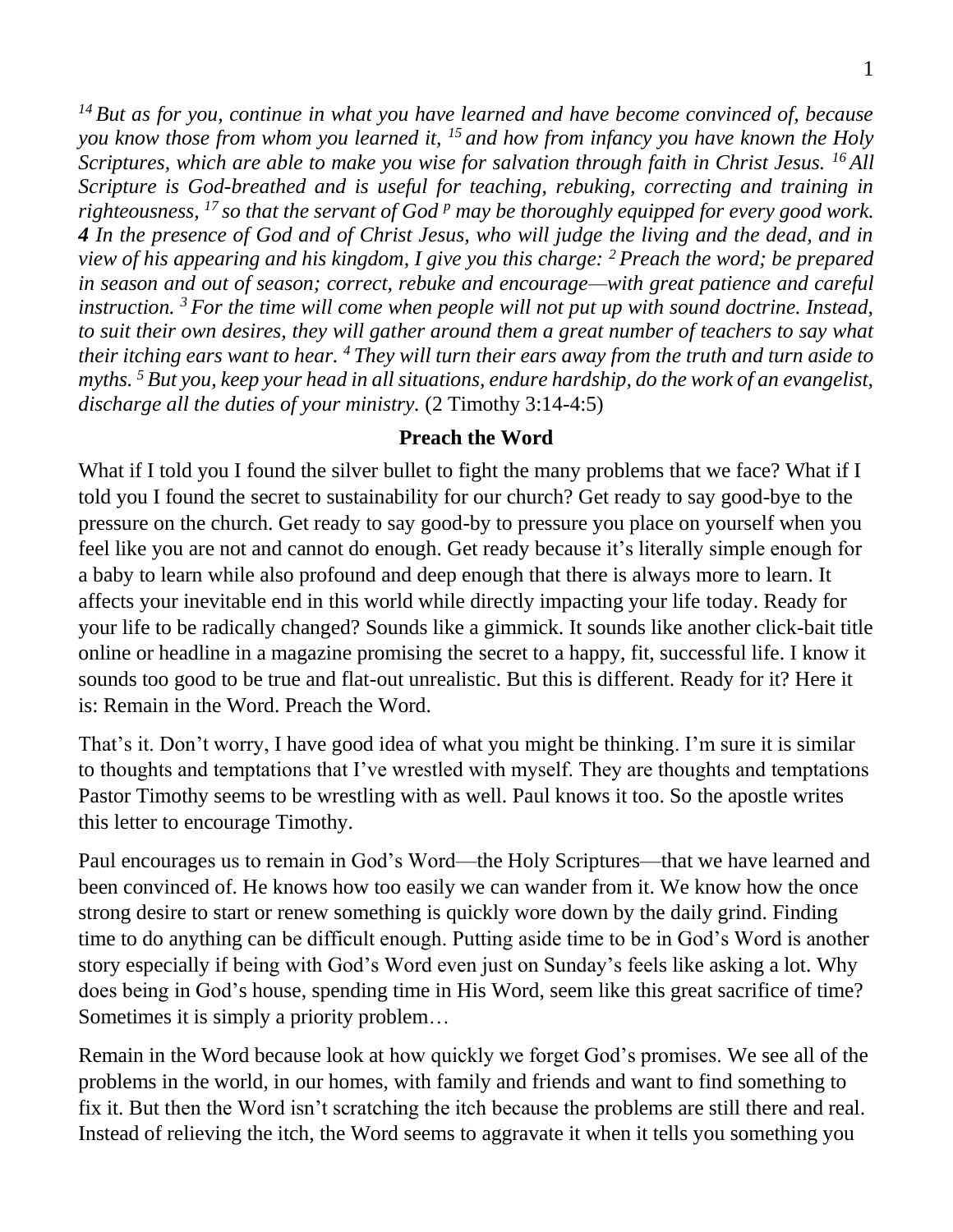don't want to hear: no, what you are doing is wrong…trust in God's timing and purpose...pick up your cross and follow me…

Remain in the Word because too easily we seem to think we know enough of it. Jesus' loves me this I know and that's all I want to or think I need to know. Or it might be more that being in the Word can feel overwhelming. Where do you start? There's too much you feel like you might misunderstand. You are afraid you might get something wrong. You feel like you'll leave that studying to the more serious Christians; you're fine where you are at…

But what does Paul tell us to do in the face of world that is turning further away from the Word while it adds more obstacles and temptations to pull you from it? What are we to do in world that is going from bad to worse? Paul admits, "Yeah, that's out there, **but as for you: stay with and remain in what you have learned and have become convinced of."** 

But why should I? This is not just Paul's personal opinion. It's not because he is the resident expert either. What we have here are words breathed out of God's mouth, uttered with his lips, spoken onto paper through human hands and mouths. The same voice that speaks life into being at creation is the voice that speaks these Word in the Bible and gives you life. And in his good and perfect wisdom God has decided *this* is what you need to hear from him.

That alone should be reason enough to remain in the Word. Then on top of that, these written words make us wise for salvation. Through them we know we are saved and it is ours. It's by this Word that he works in us hearts that believe and are convinced this is most certainly true. There isn't a secret code. It's not hidden. It's quite clear. Consider for instance: For God so loved the world that he gave his one and only Son that whoever believes in him shall not perish but have eternal life (John 3:16). Baptism saves you (1 Peter 3:21). These words are written that you might believe that Jesus is the Christ, the Son of God, and that by believing you may have life in his name (John 20:31) For we know in all things God works for the good…nothing in all of creation can separate you from his love (Romans 8). Because I live, you also shall live (John 14:19). Oh, yes, indeed there are parts that are difficult to understand. At the same, these are words one can know from infancy, as a baby—just like Timothy. We can see this as you hear a two year old hum a song and try to sing, "Jesus loves me this I know." You can hear this if you stop in our preschool and listen to three and four year old kids tell you they know Jesus died for their sins and they have a home in heaven. But we don't stop there, do we? No, we remain in the Word, using the clear passages to better understand the more difficult.

Remain in the Word because it's useful: "**for teaching, rebuking, correcting and training in righteousness, <sup>17</sup> so that the servant of God may be thoroughly equipped for every good work"** (16, 17). It's good and good for you. By it and through it God makes us wise for salvation and then send us out fully equipped to carry out His work. He doesn't hold back with his blessings; he thoroughly equips his people with exact the tools you need to do the job.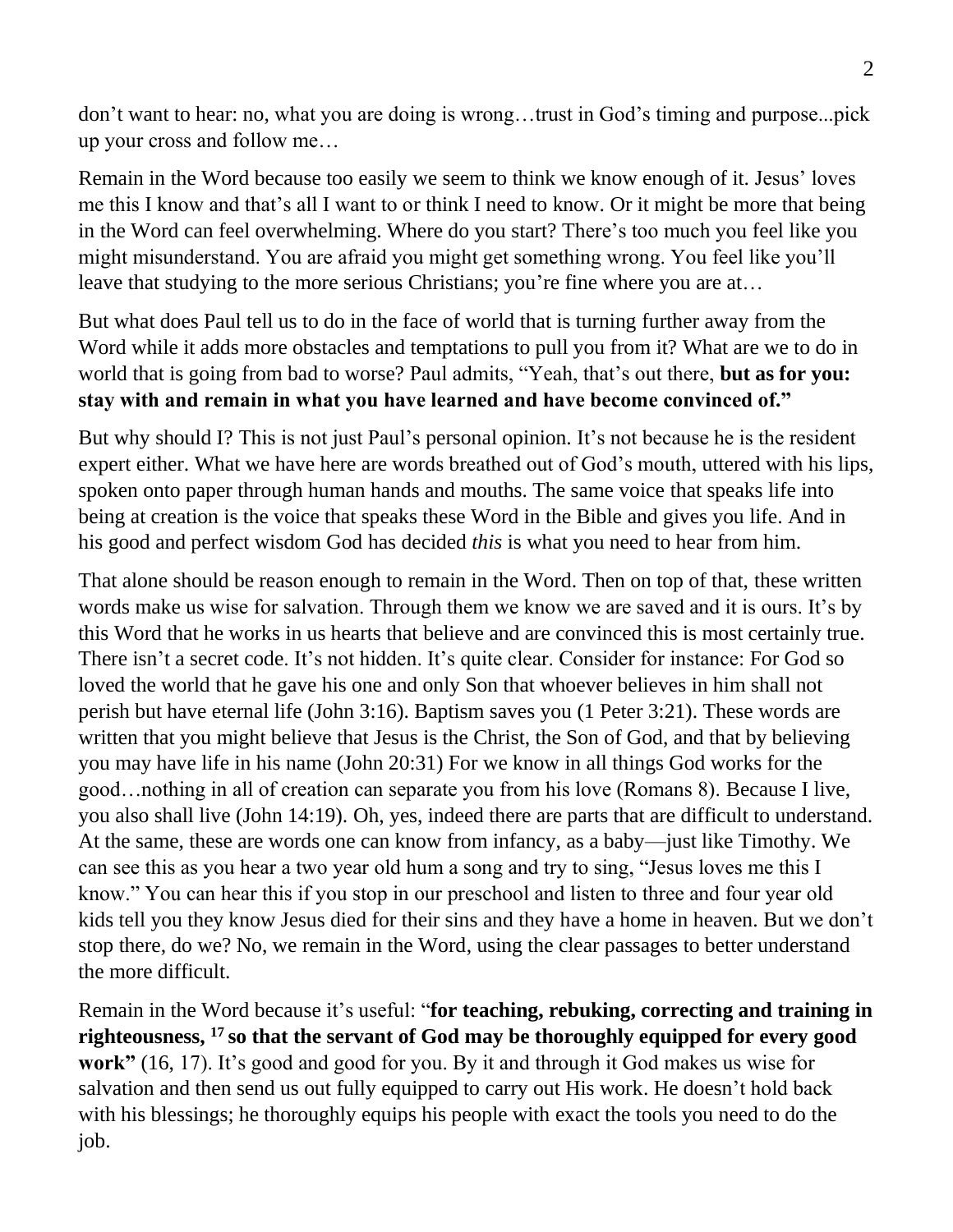But this knowledge isn't just something we learn in school and pack away with all the other subjects once we leave. The Bible is not another coffee table book that's more or less a nice decoration. Paul solemnly urges you and gives us this charge: **Preach the Word; be prepared in season and out of season; correct, rebuke and encourage—with great patience and careful instruction** (4:2).

But it can be hard not just with ourselves but also sharing it with other people. It can feel awkward, uncomfortable, or unnatural to simply speak about religion or your faith with someone else. Are you embarrassed to be Lutheran or part of this church? Do people know that you are? When you are with your family and friends or they come to visit, do you invite them to come to church with you or is it an excuse to stay home?

## Paul is well aware of how difficult it can be. He warns in v. 3-4: **The time will come when people will not put up with sound doctrine. Instead, to suit their own desires, they will gather around them a great number of teachers to say what their itching ears want to hear. <sup>4</sup> They will turn their ears away from the truth and turn aside to myths.**

So what are we supposed to do? There's a feeling that we need to find the next thing—music, type of service—that will draw the people in…maybe if we just had the right programs, right people, right pastor, then…maybe the message needs to be changed; or at least not share the parts of the message that make people uncomfortable to win us some popularity points. Oh the temptation is very real to think that the church needs to be saying more when it comes to politics, vaccinations, social justice, climate, finances, living your best life, or whatever the hot topic is of the day. That's what so many want to hear.

Jesus knows the temptations too. He faced them in his own ministry. After they tried to kill him in his hometown he turns his attention to Capernaum where people are amazed. He is so popular with the crowds that they try to keep him from leaving them. How tempting that had to have been to stick with the crowds and the seeming success? It had to be more difficult to walk away from that than walking through the crowd who had rejected him. But Jesus insists. **"I must preach the good news of the kingdom of God to the other towns also, because that is why I was sent**" (Luke 4:43).

And so that is what he does. He didn't come to win a popularity contest. He came to be God with us and to seek and to save the lost in sin and unbelief. He is the Christ, God's Chosen One, who comes to reveal the Way to the Father is through him. He comes to pull us away from the lies of the devil and the empty promises of success from this world and to reveal to you that he is the Truth. He comes to this earth to do his Father's work: to proclaim the good news of the kingdom of God.

And here it is: Christ is for us. He turns away from popularity and was **despised and rejected by men, a man of sorrows and familiar with suffering** (Isaiah 53)**.** He becomes a curse for us taking up our infirmities, our sorrows, stricken by God, smitten, and afflicted by him. As he hangs from the tree of that cross Jesus was pierced and crushed for our sins. But here's the